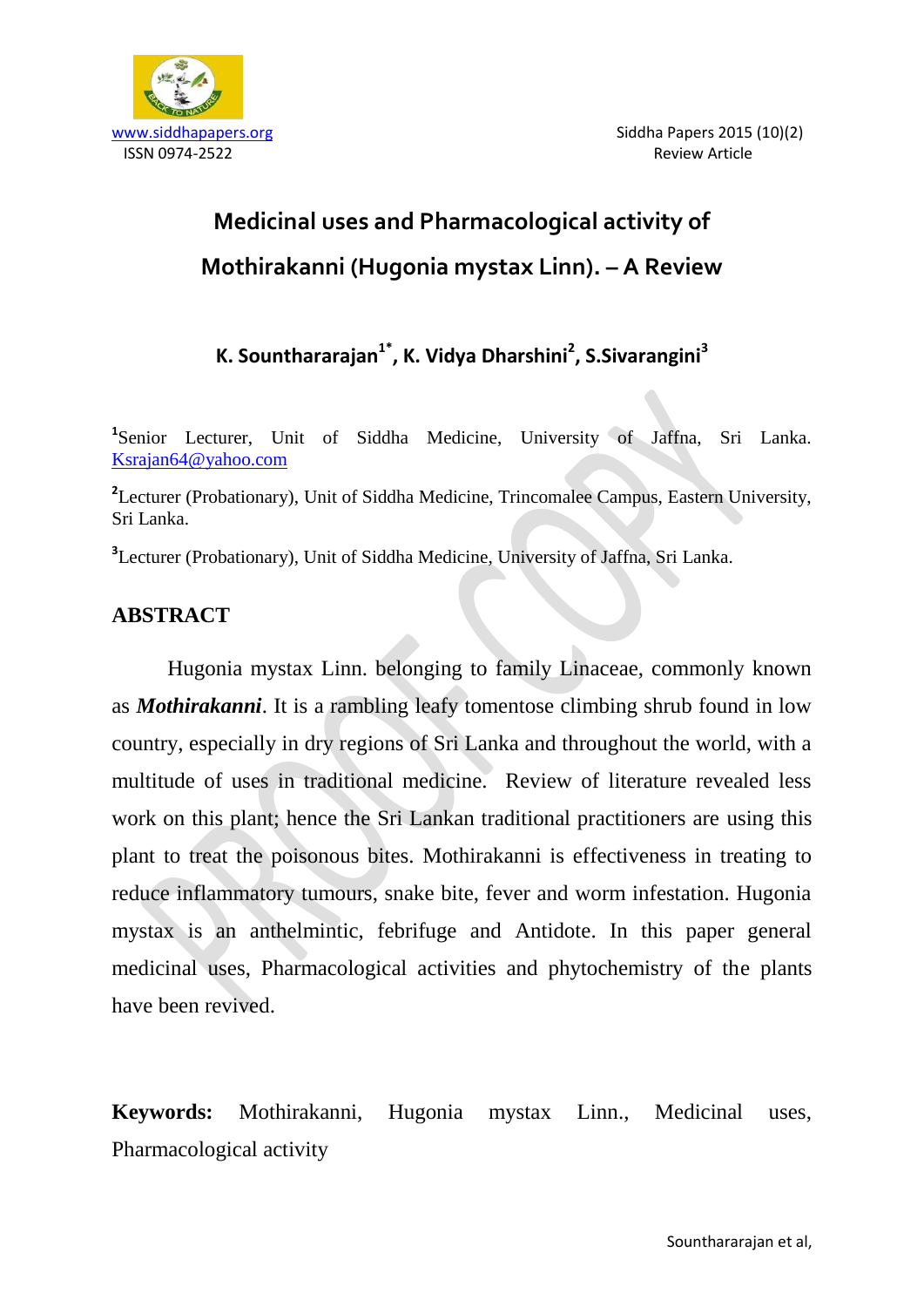#### **INTRODUCTION**

Hugonia mystax Linn. belonging to family Linaceae, commonly known as Mothirakanni. It is a rambling leafy tomentose climbing shrub found low country, especially in dry regions of Sri Lanka and throughout the world, with a multitude of uses in traditional medicine **<sup>2</sup>** . Mothirakanni is most well – known for its effectiveness in treating to reduce inflammatory tumours, snake bite, fever and worm infestation<sup>1</sup>. Hugonia mystax is an anthelmintic, febrifuge and Antidote<sup>1,5</sup>. It has been used for eras with much success to treat poisonous conditions. In the form of a powder it is administrated internally as an anthelmintic and febrifuge. Bark of the root is also employed as an antidote to poison**<sup>1</sup>** . Ethnobotanically, the stem bark is used for stomach pain, vomiting and indigestion.**<sup>8</sup>**

# **1. Vernacular names**

| <b>Tamil</b> | : Mothira kanni, Mothira konnai, Arure |
|--------------|----------------------------------------|
|              | Sanskrit : Kamsamara                   |
|              | Sinhala : Maha – getiya, Bu- getiya    |
|              | English : Climbing flax                |
|              | Telugu : Venoapa                       |
|              | Malayalam : Modera – kanni             |

## **2. Plant description :**

Hugonia mystax Linn. belongs to the medicinal family Linaceae. It is a scrambling shrub, with – spreading, yellow – tomentose branches set with short, horizontal twigs leafless below and provided at the end with a pair of nearly opposite, woody, reflexed, circinate, tapering, tomentose spines in the axils of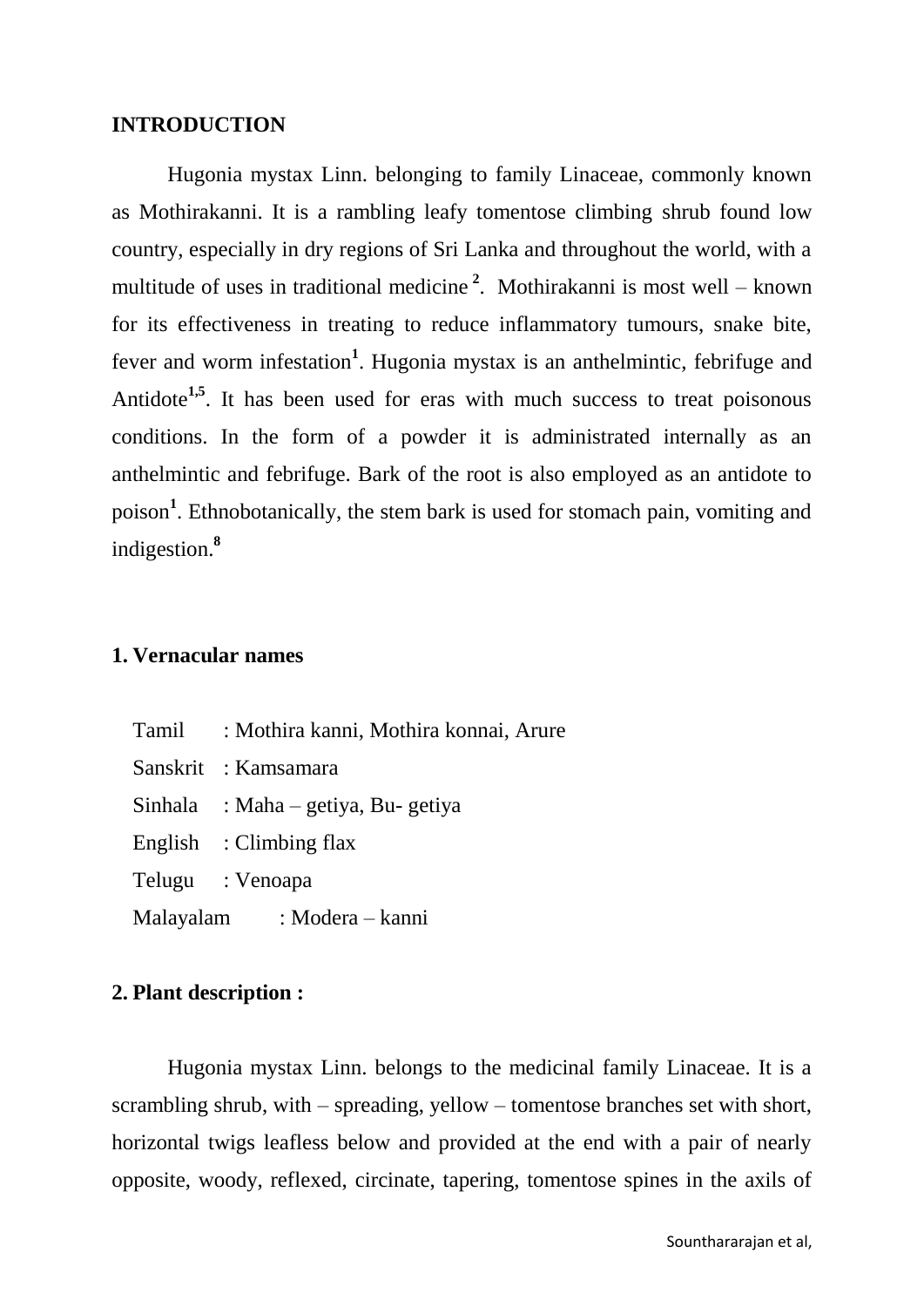the two lowest leaves or scales; leaves alternate, on the main branches distant, on the lateral twigs crowed at their ends,  $1 - 4$  in, variable, oval or oblong – oval or obovate – oval, tapering to base, obtuse, entire or somewhat dentate, glabrous, thin, with reticulate venation prominent on both sides, petiole very short, stip. conspicuous, setaceous, persistent; flower rather large,  $1 - 1\frac{1}{4}$  in, on woody petals as long as sepals., in axils of the crowded leave at end of twigs; outer sepals. lanceolate – oblong, tomentose, obtuse; petals. Many times longer than sepals., oblong – oval, acute or truncate; styles longer than stamens, stigmas capitate; drupe nearly globose, ½ in., supported on persistent sepals, pulp scanty, stone bony, grooved, 10 celled, with usually 2 or 3 seeds. **2,3**



# **3. Phytochemistry**

*Stem:* 

Totally 62 chemical compounds were identified. Di-n-octyl phthalate (24.32%), 2-methyl-7-nonadecene (20.83%), α-D-Glucopyranoside, methyl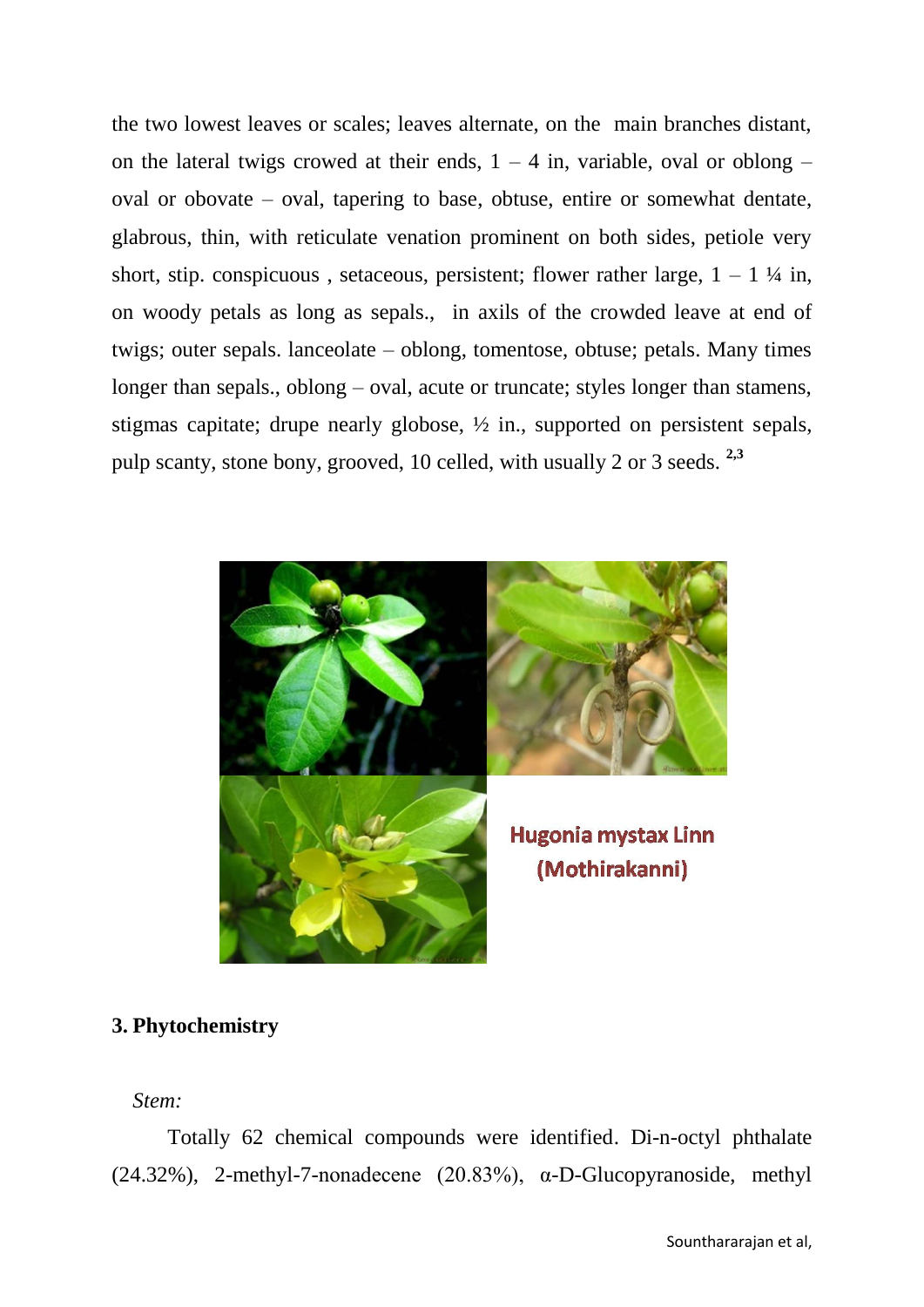(21.10%) were major constituent with the biological activities like antimicrobial, antifungal and antioxidant activity present in the stem extracts<sup>8</sup>

#### *Bark:*

Twenty compounds were identified. 2- Furan carboxaldehyde, 5– (hydroxyl methyl) – (27.64%), à-D-Glucopyranoside, methyl, (15.00%), n-Hexadecanoic acid (14.69%), 9,12-Octadecadienoic acid (Z,Z)- (7.24%), Oleic Acid (7.03%), Benzaldehyde, 2-hydroxy-6-methyl- [Synonyms: 2,6- Cresotaldehyde] (6.79%), Benzofuran, 2,3-dihydro-[Synonyms: Coumaran] (5.25%), Octadecanoic acid (2.24%), 1-Docosene (1.69%) and Stigmastan-6,22- dien, 3,5-dihydro- (1.49)**<sup>6</sup>**

## *Leaves:*

Carbohydrates, flavonoids, steroids, tannins, saponins, terpenoids, and absences of alkaloids, proteins and amino acids**<sup>7</sup>**

## **4. Pharmacological activity**

Anti-inflammatory, Antimicrobial, Antioxidant, cancer prevention, Nematicide, Hypo-cholesterolemic, Anti-tumour, Immuno-stimulant, Diuretic**1,4,5,6,7,8**

#### **5. Medicinal uses**

Bruised roots are employed externally in reducing inflammatory tumours and as an antidote to snake bites<sup>1,3</sup>. Roots were used as anthelmintic, astringent and also used for dysentery, fever, inflammation, and rheumatism**9,3**. Form of a powder it is administered internally as an anthelmintic and febrifuge**<sup>1</sup>** .Bark of the root is employed as an antidote to poison**<sup>1</sup>** . Used for skin diseases by the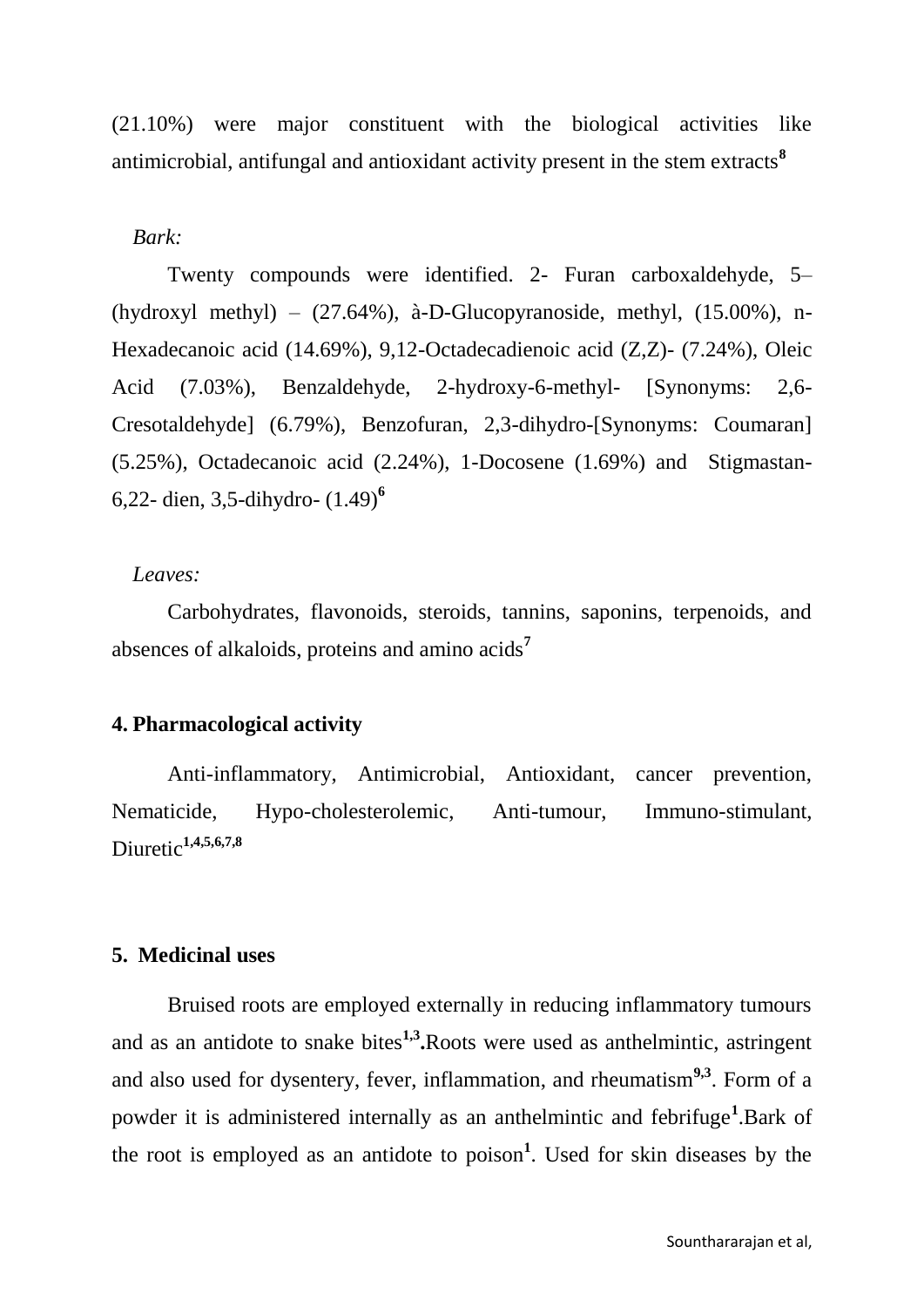traditional healers of Tiruvannamalai hills, Tamil nadu**<sup>5</sup>** . Ethnobotanically, the leaves are used for anthelmintic and rheumatism**<sup>5</sup>** . Ethnobotanically the bark is made in to a decoction with Curcuma aromatic and is given with honey for inflammations in stomach, vomiting, stomach pain, indigestion**<sup>8</sup>** .The aerial parts used as herbal remedies for diabetes**<sup>8</sup>** .

#### **CONCLUSION**

Review of literature revealed less work on this plant, hence Hugonia mystax possesses numerous biological activities proved by many experimental studies. It denotes a class of herbal drug with strong theoretical or traditional base as a strong experimental base for its use. Thus, this plant has great potential for Rheumatism, Anthelmintic, Anti-inflammatory, anti tumour and antidote activities, but before recommending it for clinical use in these conditions, there is a need to conduct clinical trials and prove its clinical utility.

## **REFERENCES**

- **1)** Nadkarani K.M. Indian Materia Medica. 3rd ed., India; Popular prakashan private limited, 2010, pp. 655 – 656.
- **2)** Trimen H, Hooker J.D. A Hand book to the Flora of Ceylon Part one, 1<sup>st</sup> ed., Bishen singh mahendra pal singh, 1984, pp. 189 -190.
- **3**) The Wealth of India raw materials Vol . V. 1<sup>st</sup> ed; New Delhi; Council of scientific & industrial research, 2001, pp. 134-135.
- **4)** Jeyaweera D.M.A. Medicinal plants used in Ceylon- Part -04; The national Science foundation, Sri Lanka, 2006, pp 272 -273.
- **5)** Vimalavady A and Kadavul K. Phytochemistry screening and antimicrobial activity of the leaves of the Hugonia mystax Linn.